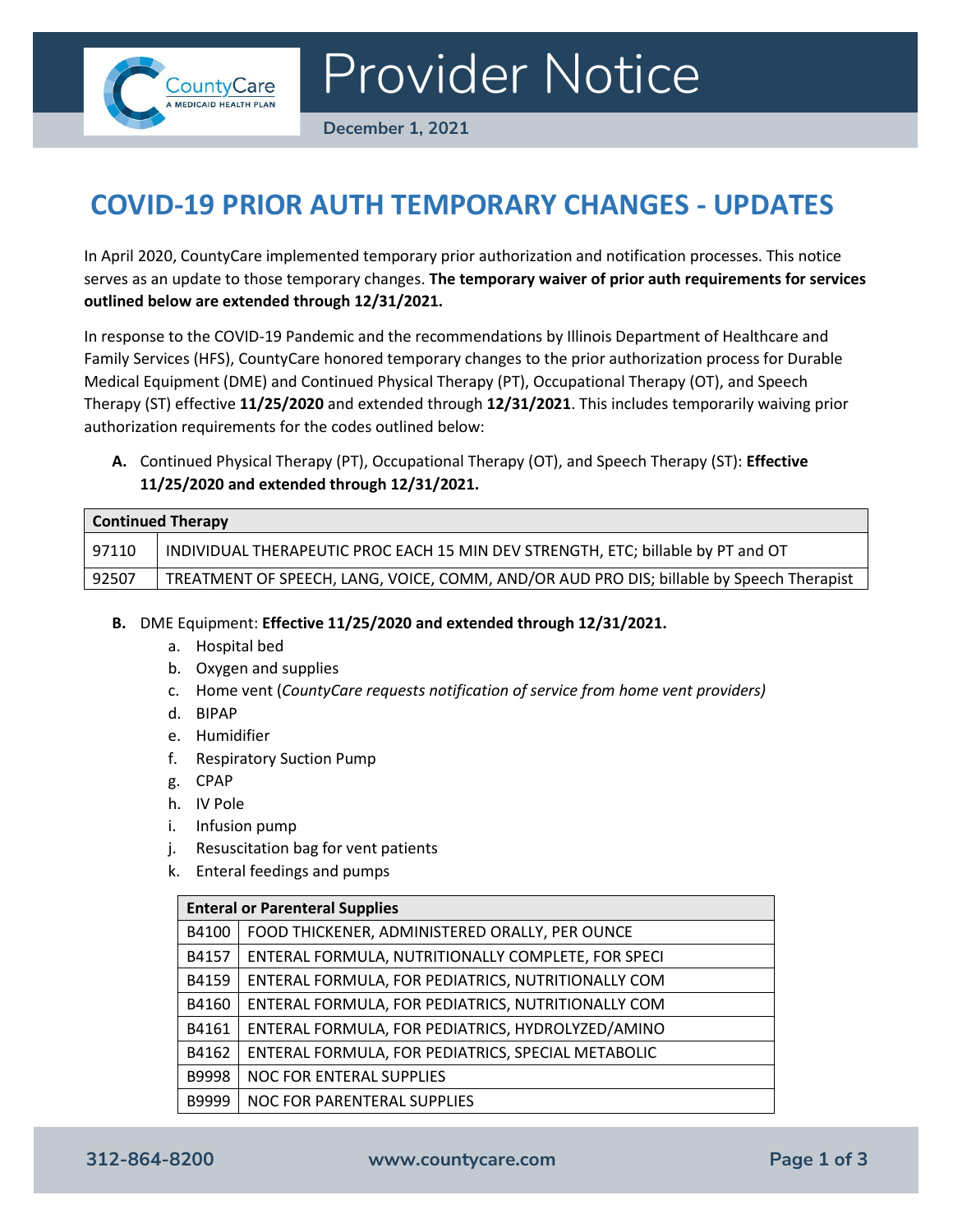

**December 1, 2021**

| <b>Other DME</b>            |                                                      |  |
|-----------------------------|------------------------------------------------------|--|
| E0260                       | HOSPITAL BED, SEMI-ELECTRIC, W/RAILS, W/MATTRESS     |  |
| E0431                       | OXYGEN-COMPRESSED GAS-PORT W/HUMIDIFIER TUBING       |  |
| E0434                       | OXYGEN-LIQUID, PORT; W/HUMIDIFIER TUBING MASK/CA     |  |
| E0439                       | OXYGEN-LIQUID, STATIONARY, W/HUMIDIFIER TUBE MASK/   |  |
| E0441                       | STATIONARY OXYGEN CONTENTS, GASEOUS, 1 MONTH SUPPL   |  |
| E0442                       | STATIONARY OXYGEN CONTENTS, LIQUID, 1 MONTH SUPPLY   |  |
| E0443                       | PORTABLE OXYGEN CONTENTS, GASEOUS, 1 MONTH SUPPLY=   |  |
| E0444                       | PORTABLE OXYGEN CONTENTS, LIQUID, 1 MONTH SUPPLY=1   |  |
| E0445                       | OXIMETER DEVICE FOR MEASURING BLOOD OXY LEVEL NON-   |  |
| E0465                       | HOME VENTILATOR, ANY TYPE, USED, INVASIVE INTERFACE  |  |
| E0466                       | HOME VENTILATOR, ANY TYPE, USED, NON-INVASIVE INTERF |  |
| E0470                       | BIPAP WITHOUT BACKUP RATE, USED WITH NONINVASIVE I   |  |
| E0471                       | BIPAP WITH BACKUP RATES, USED W/NONINVASIVE INTERF   |  |
| E0472                       | BIPAP WITH BACKUP RATE, USED WITH INVASIVE INTERFA   |  |
| E0562                       | HUMIDIFIER, HEATED, USED WITH POS AIRWAY PRESSURE    |  |
| E0565                       | COMPRESSOR-AIR POWER SOURCE EQUIPMENT                |  |
| E0600                       | RESPIRATORY SUCTION PUMP, HOME MODEL, PORT., STAT.   |  |
| E0601                       | CONTINUOUS POSITIVE AIRWAY PRESSURE (CPAP) DEVICE    |  |
| E0776                       | <b>IV POLE</b>                                       |  |
| E0779                       | INFUSION PUMP, AMBULATORY; MECHAN, REUSABLE, FOR 8   |  |
| <b>Other DME, continued</b> |                                                      |  |
| E1390                       | OXYGEN CONCENTRAT, SINGL PORT, DELIVER 85% OR>OXYG   |  |
| E1392                       | PORTABLE GAS OXYGEN SYSTEM                           |  |
| K0738                       | PORTABLE GAS OXYGEN SYSTEM                           |  |
| S8999                       | <b>RESUCITATION BAG USE FOR VENT PATIENTS</b>        |  |

- C. Home Health Care Services**: Effective 11/25/2020 and extended through 12/31/2021.**
	- a. Skilled Nursing (LPN or RN)
	- b. Physical Therapy
	- c. Outpatient Therapy
	- d. Speech Therapy
	- e. Home Health Aid